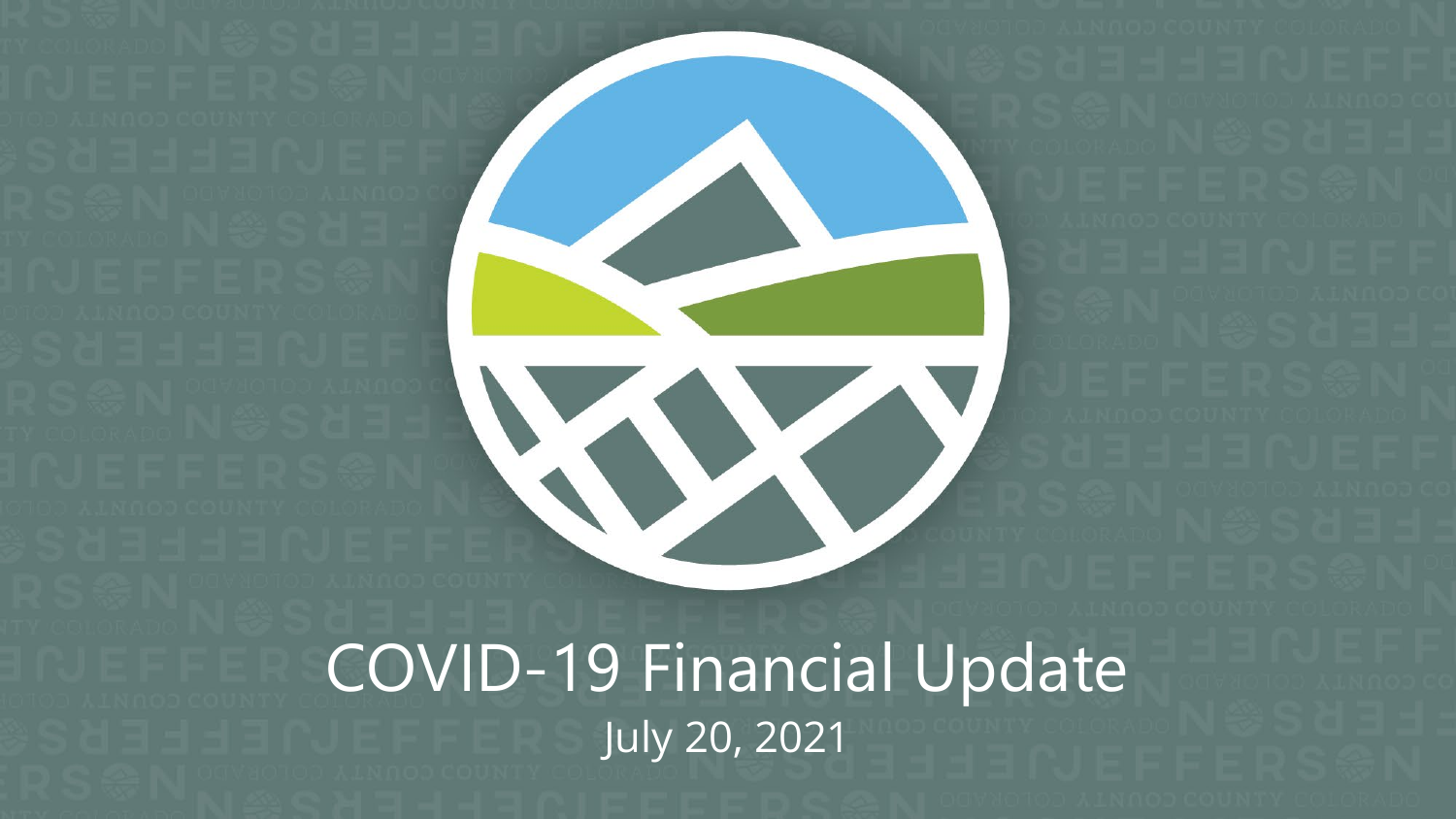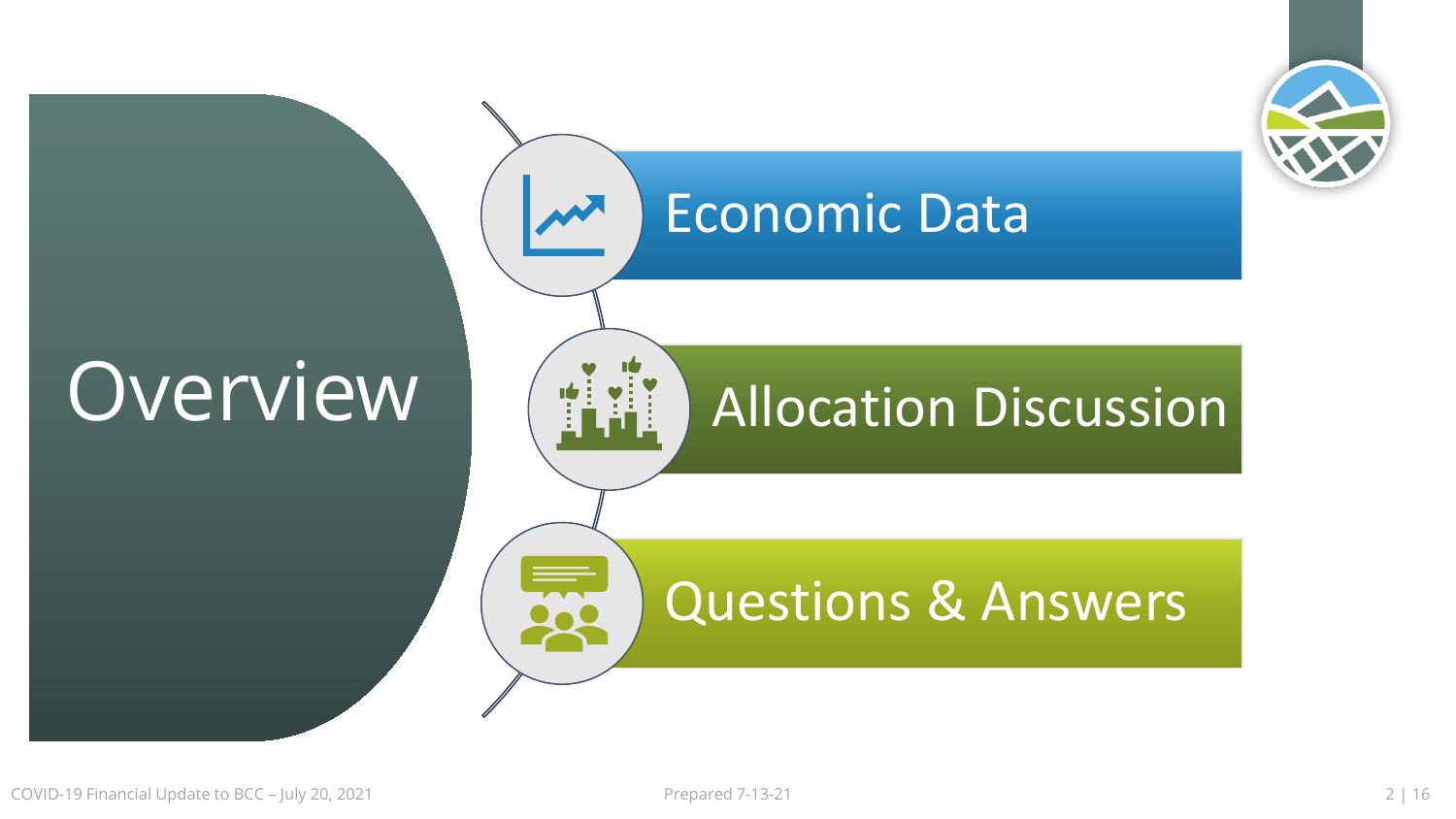

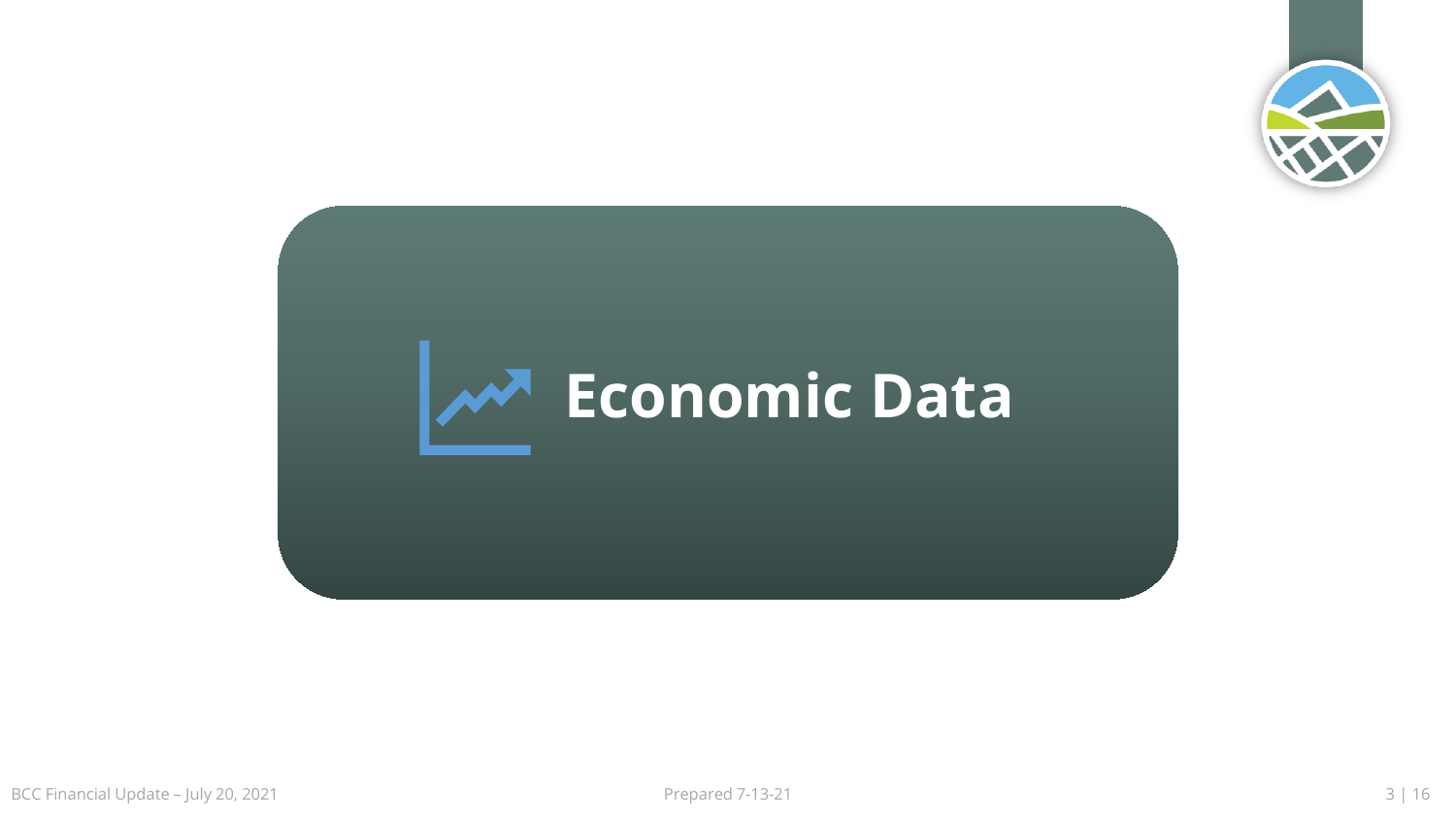## **CARES Act Funding Status – Economic Statistics** United States Real Gross Domestic Product (\$T)



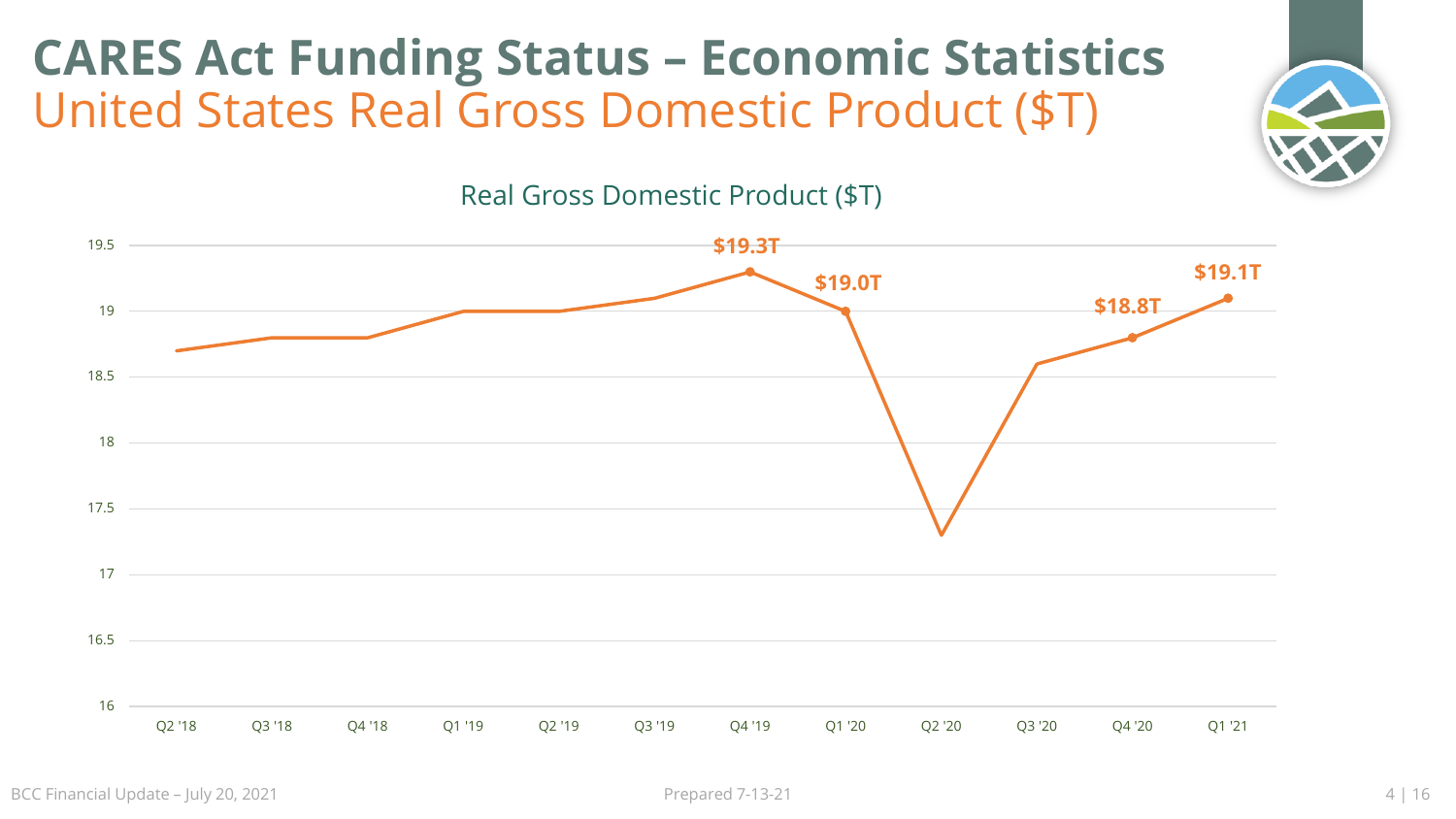## **CARES Act Funding Status – Economic Statistics** Year over Year Inflation



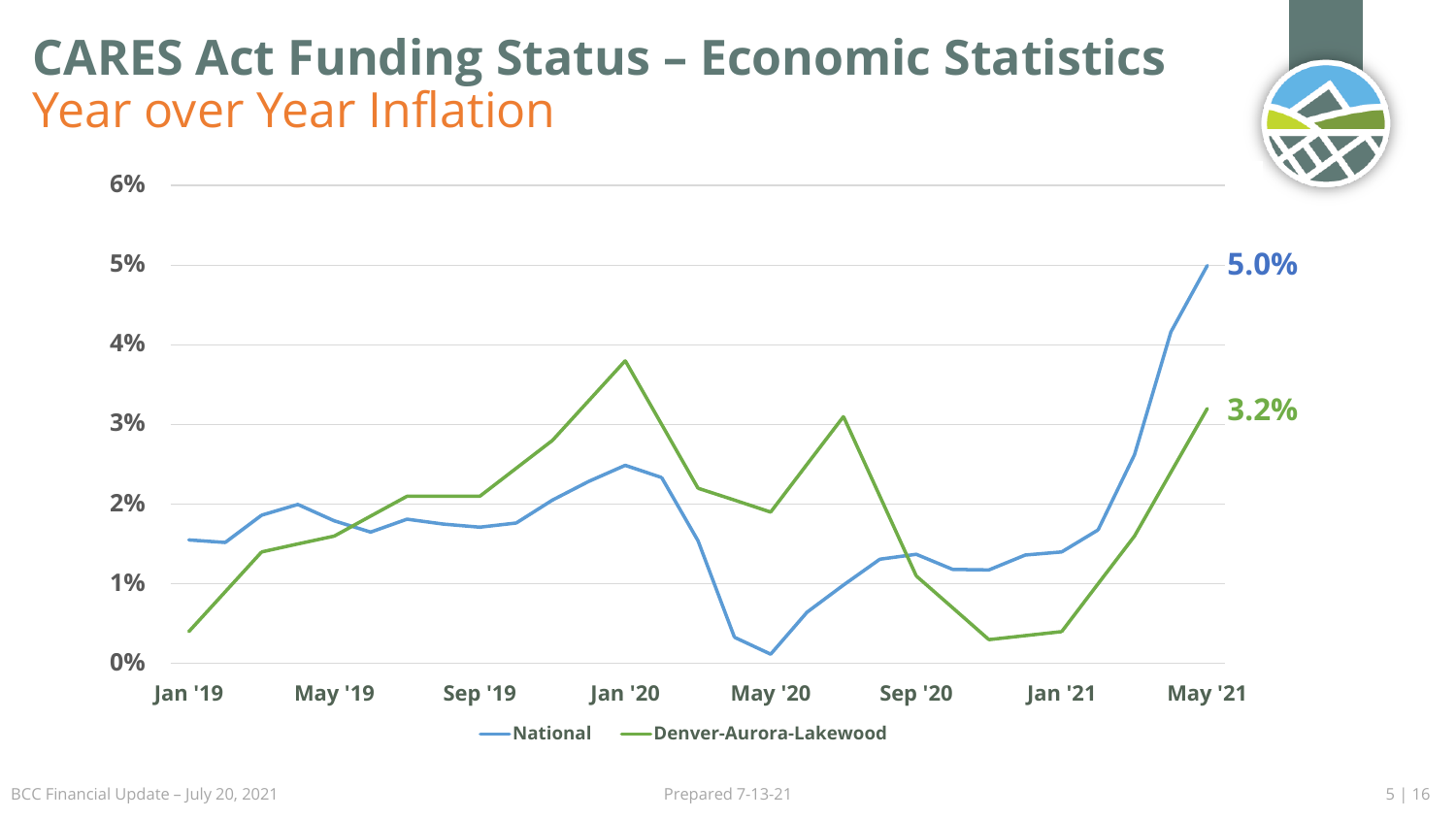### **CARES Act Funding Update – Economic Statistics** Consumer Spending – Jefferson County



#### **Percent Change in All Consumer Spending**

In Jefferson, as of June 13 2021, total spending by all consumers increased by 10% compared to January 2020.



BCC Financial Update – July 20, 2021 **Prepared 7-13-21 Prepared 7-13-21 6 | 16**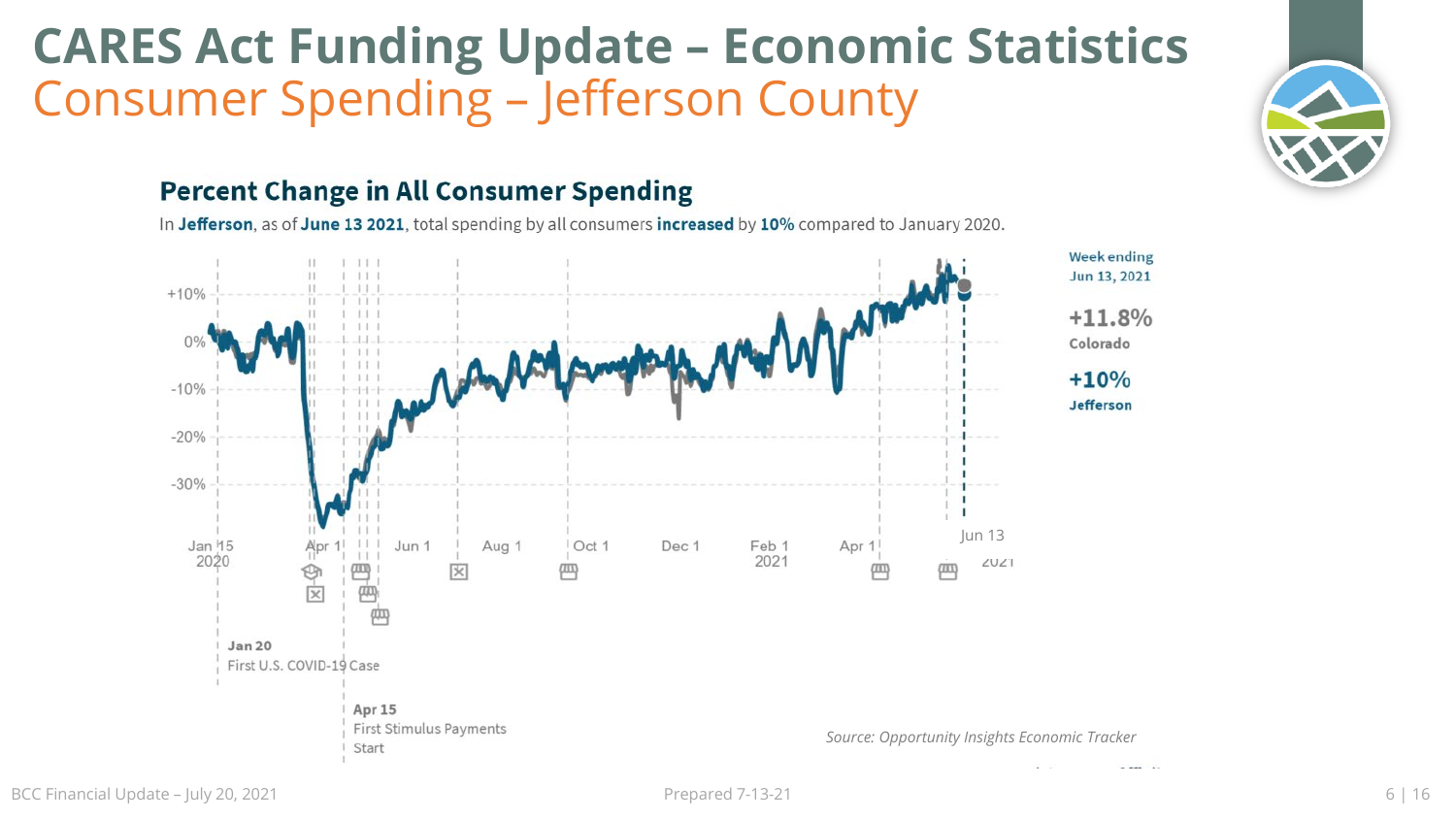### **CARES Act Funding Update – Economic Statistics** Small Business Revenue – Percentage Change

#### **Percent Change in Small Business Revenue**

In Jefferson, as of January 30 2021, total small business revenue decreased by 30% compared to January 2020.

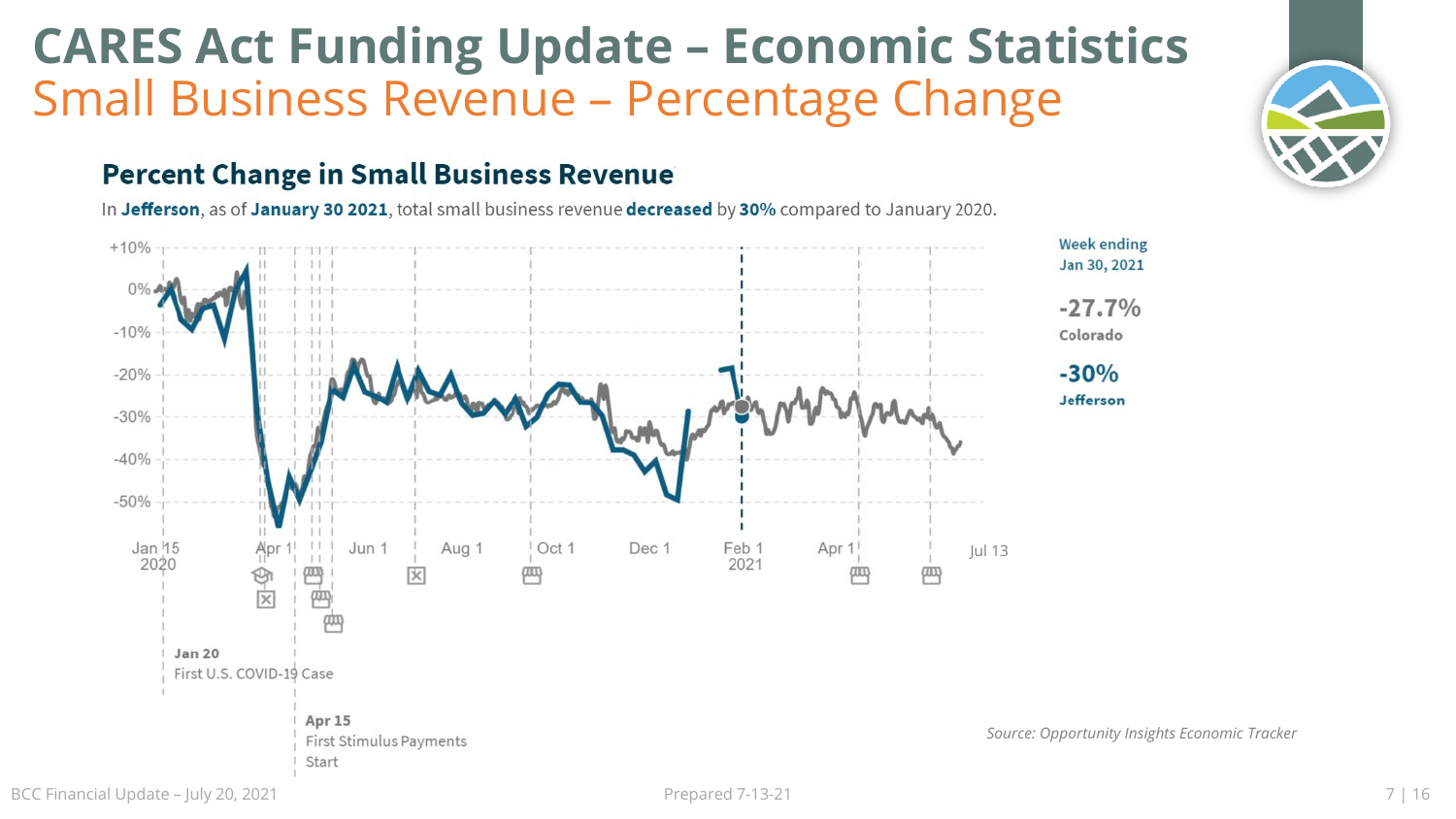### **CARES Act Funding Update – Economic Statistics** Unemployment Rate



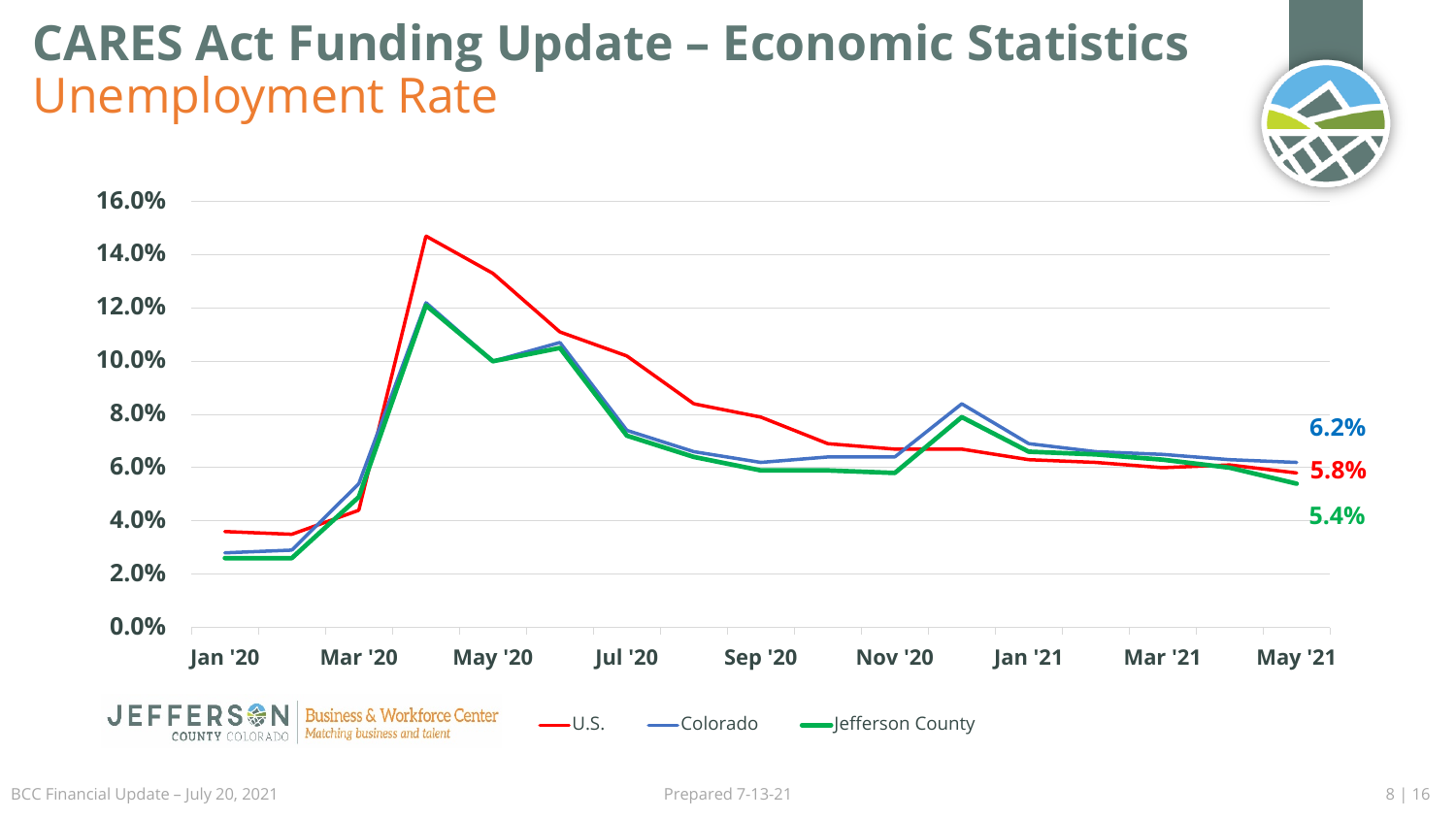## **CARES Act Funding Update – Economic Statistics** Jefferson County Workforce





Employed Unemployed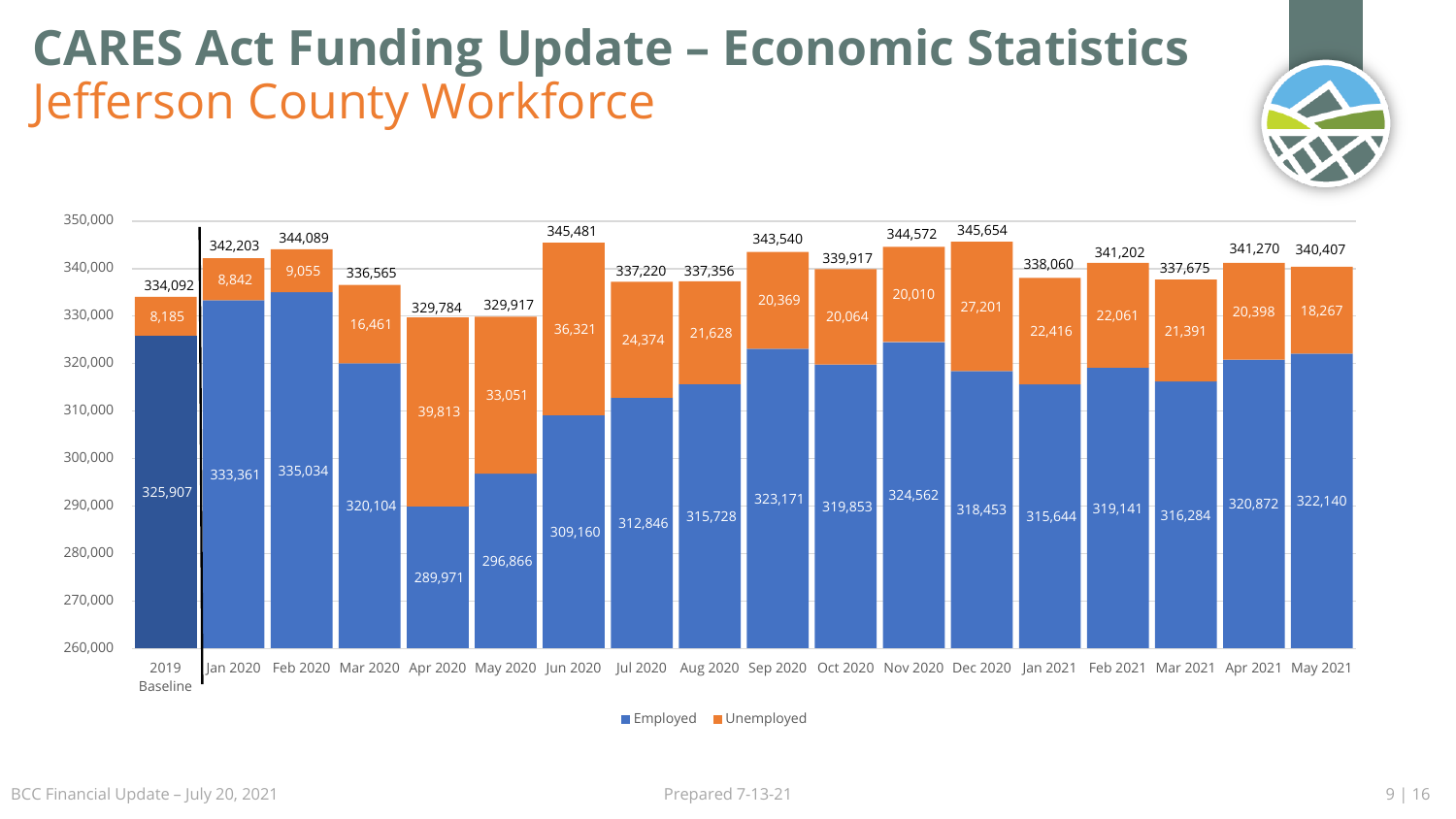## **CARES Act Funding Update – Economic Statistics** Employment – By Income Level

#### **Percent Change in Employment**

In Jefferson, as of May 05 2021, employment rates among workers in the bottom wage quartile decreased by 14.9% compared to January 2020 (not seasonally adjusted).



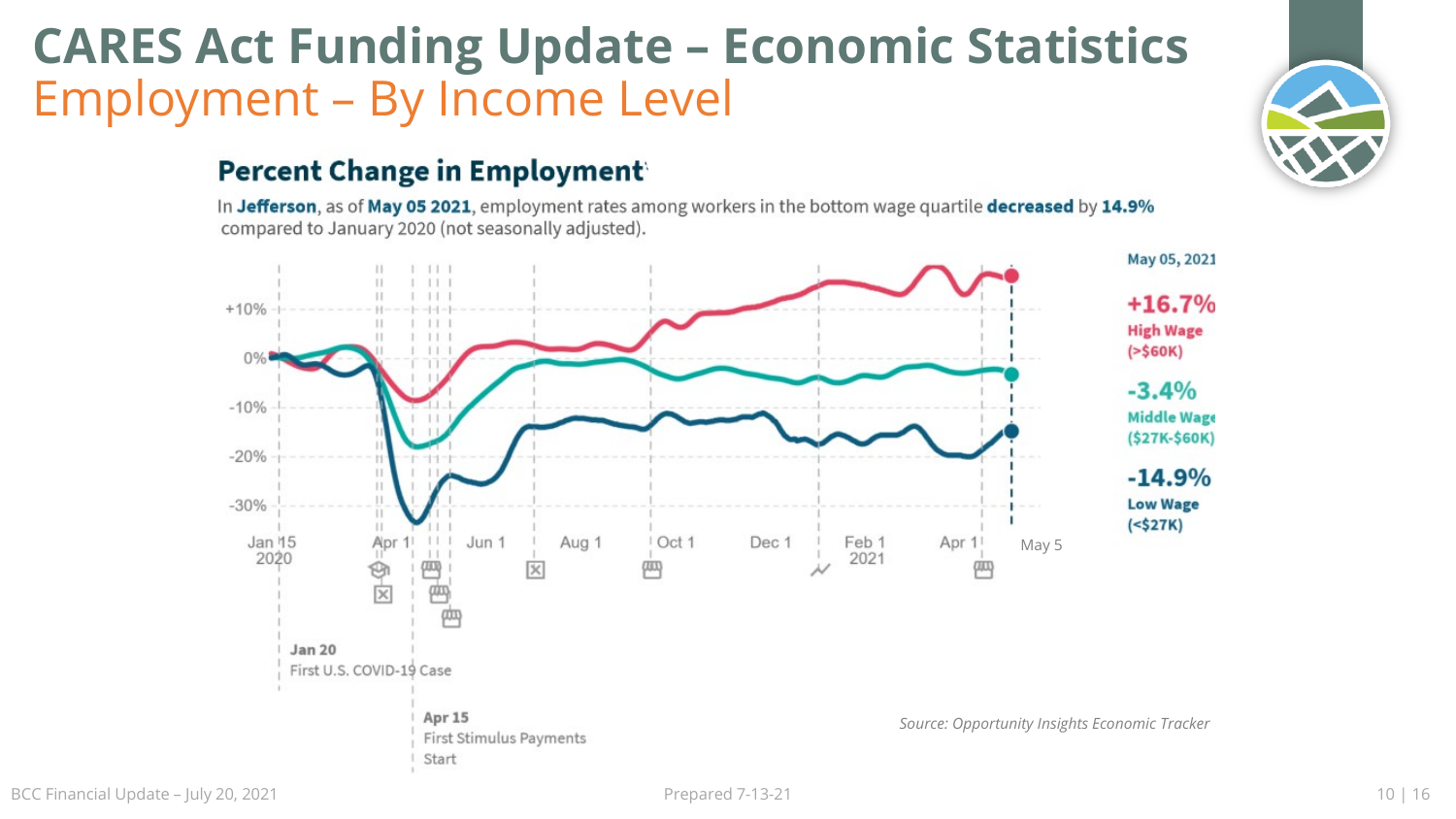# **CARES Act Funding Update – Economic Statistics** Jefferson County Talent Gap





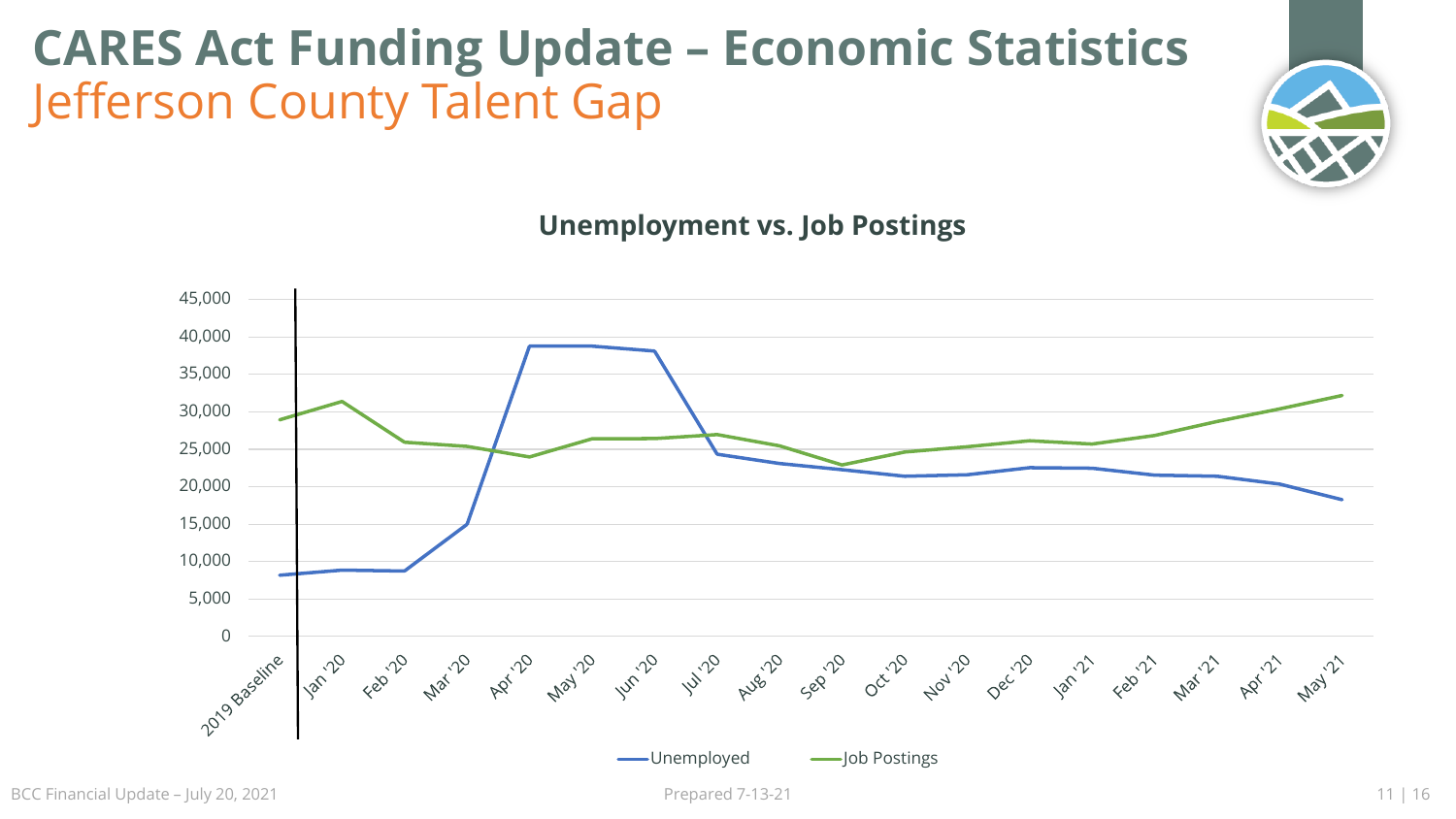

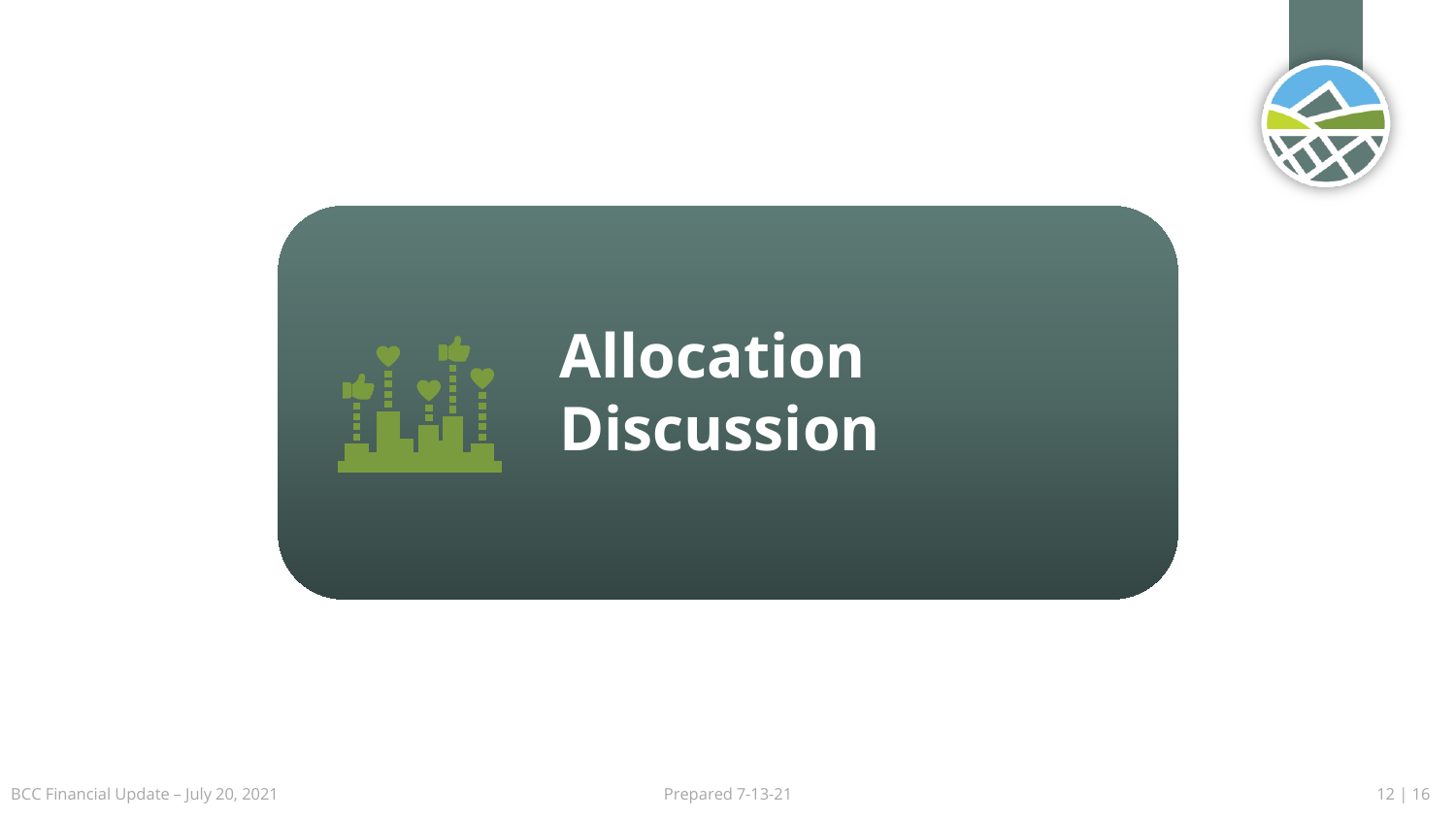#### **Current Allocation** ARPA Fund: 2021

| <b>ARPA 2021 Proposed Budget</b>     |                     |               |                 |                 |                        |                        |  |  |  |  |  |  |
|--------------------------------------|---------------------|---------------|-----------------|-----------------|------------------------|------------------------|--|--|--|--|--|--|
| \$3.5M Expenditures                  |                     |               |                 |                 |                        |                        |  |  |  |  |  |  |
| <b>EXPENDITURES</b>                  | <b>Prior Budget</b> | <b>Budget</b> | <b>Actual</b>   | <b>Variance</b> | <b>Proposed Change</b> | <b>Proposed Budget</b> |  |  |  |  |  |  |
| County Attorney - Lawsuit Support    | \$100k              | \$100k        | \$5k            | \$95k           |                        | \$100k                 |  |  |  |  |  |  |
| County Attorney - Contract Support   | \$50k               | \$50k         | \$2k            | \$48k           |                        | \$50k                  |  |  |  |  |  |  |
| Human Resources - Recruiting Support |                     | \$120k        |                 | \$120k          |                        | \$120k                 |  |  |  |  |  |  |
| Planning & Zoning Staff              | \$68k               | \$68k         |                 | \$68k           | \$4k                   | \$71k                  |  |  |  |  |  |  |
| <b>Public Health Staff</b>           | \$604k              | \$604k        |                 | \$604k          |                        | \$604k                 |  |  |  |  |  |  |
| Staffing Requests to be Briefed      |                     |               |                 |                 | \$1.7M                 | \$1.7M                 |  |  |  |  |  |  |
| <b>Total Staff Support</b>           | \$822k              | \$942k        | \$7k            | \$935k          | \$1.7M                 | \$2.7M                 |  |  |  |  |  |  |
| <b>Rescue Team</b>                   |                     | \$698k        | \$153k          | \$545k          |                        | \$698k                 |  |  |  |  |  |  |
| <b>Accounting Consultant</b>         |                     | \$125k        |                 | \$125k          |                        | \$125k                 |  |  |  |  |  |  |
| <b>ARPA Administrative Support</b>   |                     | \$823k        | \$153k          | \$670k          |                        | \$823k                 |  |  |  |  |  |  |
| <b>Total Budgeted Expenditures</b>   | \$822k              | \$1.8M        | \$160k          | \$1.6M          | \$1.7M                 | \$3.5M                 |  |  |  |  |  |  |
| <b>REVENUE</b>                       |                     |               |                 |                 |                        |                        |  |  |  |  |  |  |
| Original Award                       | \$56.6M             |               | \$56.6M \$56.6M |                 |                        | \$56.6M                |  |  |  |  |  |  |
| <b>Interest Earned</b>               |                     |               |                 | $\blacksquare$  |                        |                        |  |  |  |  |  |  |
| <b>Total Revenue</b>                 | \$56.6M             |               | \$56.6M \$56.6M |                 |                        | \$56.6M                |  |  |  |  |  |  |
| <b>Remaining Funds</b>               | \$55.8M             |               | \$54.8M \$56.4M | \$1.6M          |                        | \$53.1M                |  |  |  |  |  |  |
| % Spent                              | 1%                  | 3%            | 0%              |                 |                        | 6%                     |  |  |  |  |  |  |

BCC Financial Update – July 20, 2021 2001 20: 20:21 Prepared 7-13-21 20:21 20:21 20:21 20:21 20:21 20:21 20:21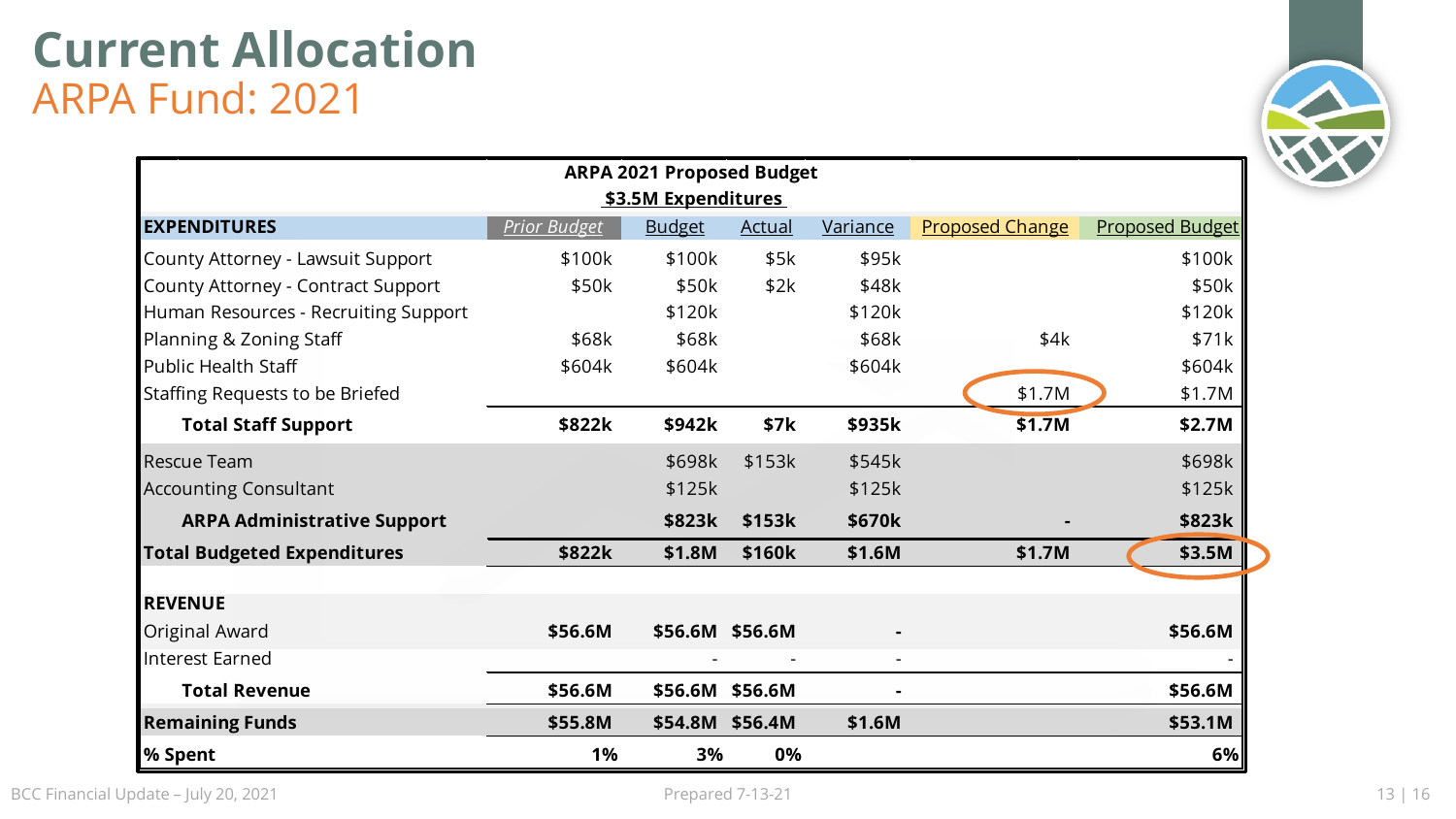#### **Current Allocation** ARPA Fund: 2021-2026



| <b>ARPA Proposed Multi Year Plan</b> |               |               |               |               |                |                |                       |  |  |  |
|--------------------------------------|---------------|---------------|---------------|---------------|----------------|----------------|-----------------------|--|--|--|
| \$13.2M Expenditures                 |               |               |               |               |                |                |                       |  |  |  |
| <b>Expenditures</b>                  | Proposed 2021 | Proposed 2022 | Proposed 2023 | Proposed 2024 | Proposed 2025* | Proposed 2026* | <b>Proposed Total</b> |  |  |  |
| County Attorney - Lawsuit Support    | \$100k        | \$100k        |               |               |                |                | \$200k                |  |  |  |
| County Attorney - Contract Support   | \$50k         | \$50k         |               |               |                |                | \$100k                |  |  |  |
| Human Resources - Recruiting Supp    | \$120k        | \$240k        |               |               |                |                | \$360k                |  |  |  |
| Planning & Zoning Staff              | \$71k         | \$135k        |               |               |                |                | \$207k                |  |  |  |
| <b>Public Health Staff</b>           | \$604k        | \$1.2M        | \$604k        |               |                |                | \$2.4M                |  |  |  |
| Staffing Requests to be Briefed      | \$1.8M        | \$2.8M        |               |               |                |                | \$4.6M                |  |  |  |
| <b>Total Staff Support</b>           | \$2.7M        | \$4.5M        | \$604k        |               |                |                | \$7.8M                |  |  |  |
| <b>Rescue Team</b>                   | \$698k        | \$857k        | \$876k        | \$895k        | \$458k         |                | \$3.8M                |  |  |  |
| <b>Accounting Consultant</b>         | \$125k        | \$300k        | \$300k        | \$300k        | \$300k         | \$300k         | \$1.6M                |  |  |  |
| <b>ARPA Administrative Support</b>   | \$823k        | \$1.2M        | \$1.2M        | \$1.2M        | \$758k         | \$300k         | \$5.4M                |  |  |  |
| <b>Total Budgeted Expenditures</b>   | \$3.5M        | \$5.7M        | \$1.8M        | \$1.2M        | \$0.8M         | \$0.3M         | \$13.2M               |  |  |  |
| <b>Revenue</b>                       |               |               |               |               |                |                |                       |  |  |  |
| Original Award                       | \$56.6M       | \$56.6M       |               |               |                |                | \$113.2M              |  |  |  |
| Interest Earned                      |               |               |               |               |                |                |                       |  |  |  |
| <b>Total Revenue</b>                 | \$56.6M       | \$56.6M       |               |               |                |                | \$113.2M              |  |  |  |
| <b>Remaining Funds</b>               | \$53.1M       | \$104.1M      | \$102.3M      | \$101.1M      | \$100.3M       | \$100.0M       | \$100.0M              |  |  |  |
| % Spent                              | 11%           | 10%           | 11%           | 11%           | 12%            | 12%            | 12%                   |  |  |  |

\*All funds must be obligated by the end of 2024. Spending under those obligations is allowed through the end of 2026.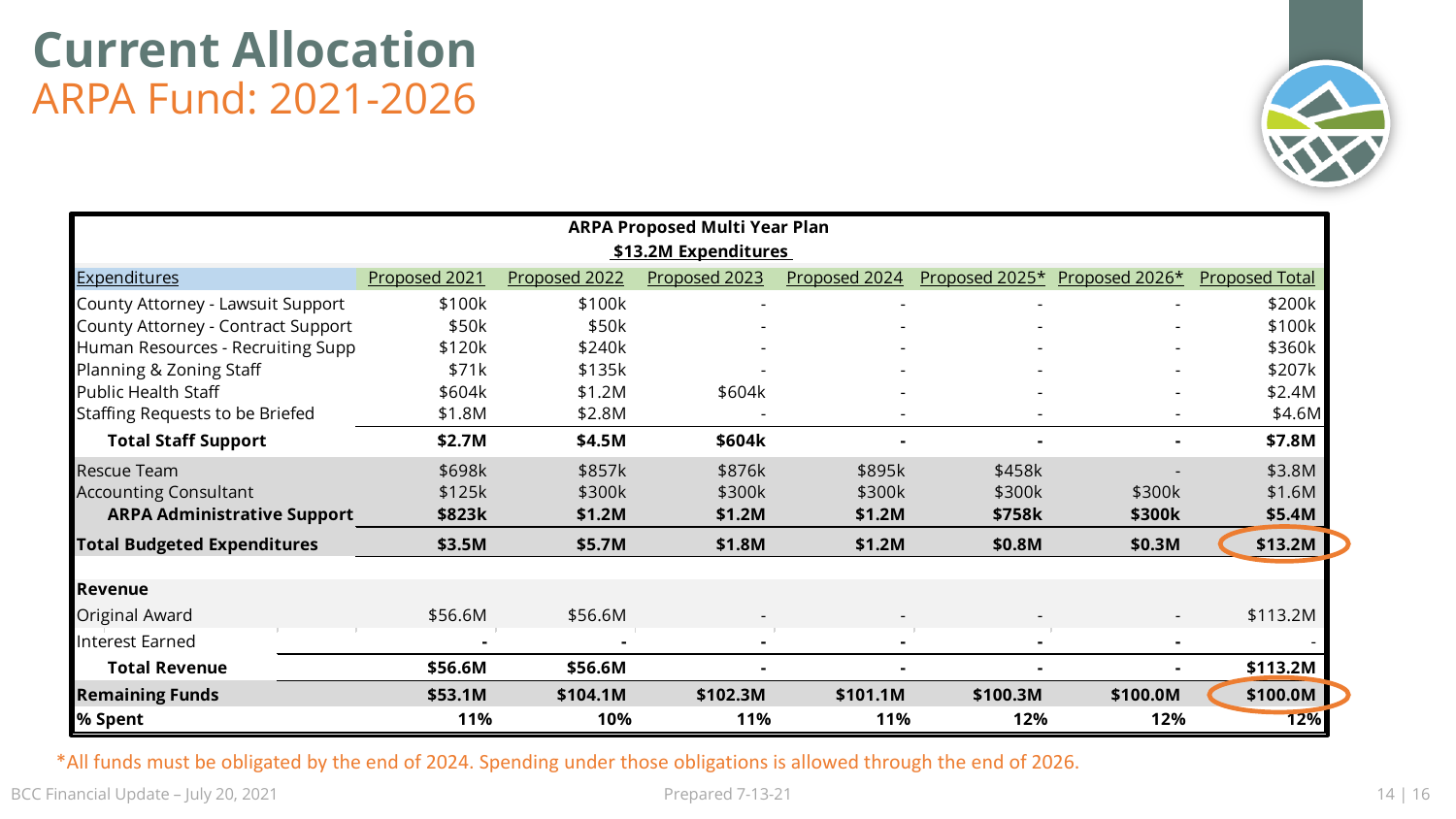

# **How is Jefferson County Assessing Needs?**

- Collected employee feedback on internal & external needs
- Meeting with Departments to discuss needs
- Surveying all businesses and residents on COVID needs in our community
- Conducting focus groups by industry with geographical representation